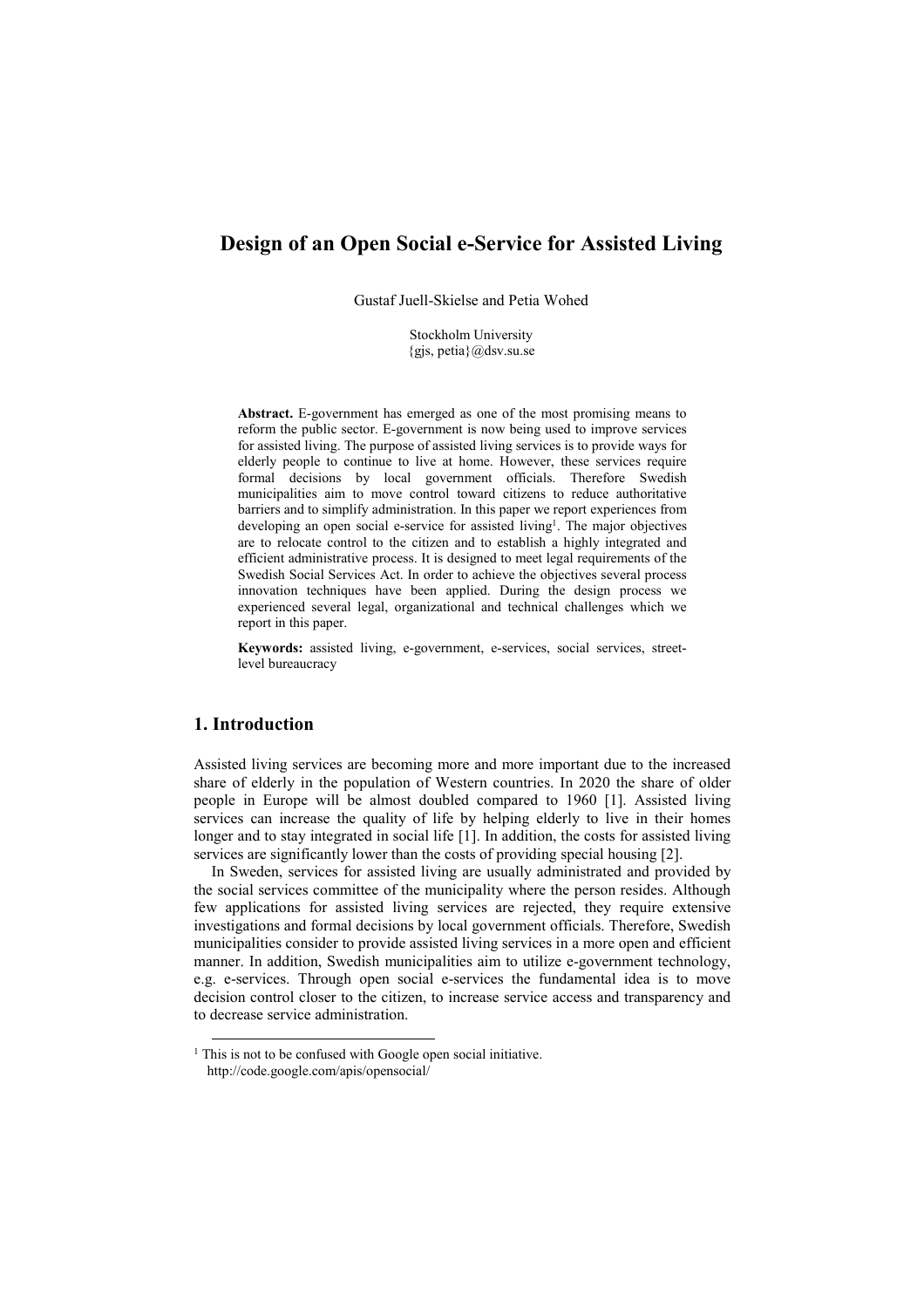In this paper we report experiences from developing open social e-services. During the design process we experienced several legal, organizational and technical challenges. More specifically we report:

- − A design of an open social e-service for assisted living.
- − Potential benefits of introducing open social e-services in the administration of assisted living services.
- − Challenges during design and development of the open social e-service for assisted living.

The design of the open social e-service for assisted living will serve as a proof-ofconcept and a foundation for future development. The potential benefits will serve as variables for measuring costs and benefits of open e-services for assisted living. By solving some of the challenges the reported work paves the way for e-government initiatives in the social services area. Other challenges provide valuable input to make future development of e-services more effective.

The paper is structured as follows. In section 2 we present the assisted living service for which we design an open social e-service solution. In addition we discuss assisted living services and frameworks for process innovation, benefits analysis and e-government challenges. In section 3 we cover the method used in our research. Section 4 presents the results: design of an open social e-service solution, analysis of potential benefits and experienced challenges. In section 5 we conclude the paper with a suggestion for future work.

## **2. Extended background**

In this section we present the assisted living service for which we design an open social e-service solution. In addition we discuss frameworks for process innovation, benefits analysis and e-government challenges, which are used in the design of the open social e-service.

### **2.1 E-Government Case Description**

Sweden is currently ranked as the leading country in e-government readiness [3]. Järfälla is one of Sweden's 290 municipalities and located 20 kilometers Northwest of Stockholm. With 65.000 inhabitants it is, by Swedish standards, a relatively large municipality. An important responsibility for the municipality is to provide assisted living services for elderly and disabled citizens. The Järfälla Social Service Council care for approximately 1.540 elderly and 860 disabled citizens [4]. The cost for social services in Järfälla is somewhat lower than the Swedish average. The net annual cost per capita for care of elderly and disabled are 9.446 SEK as compared to the Swedish average of 13.172 SEK.

 Assisted living services include both technological and organizationalinstitutional innovations to enhance the autonomy and quality of life of elderly people and to decrease the cost for elderly care [1]. The assisted living services which are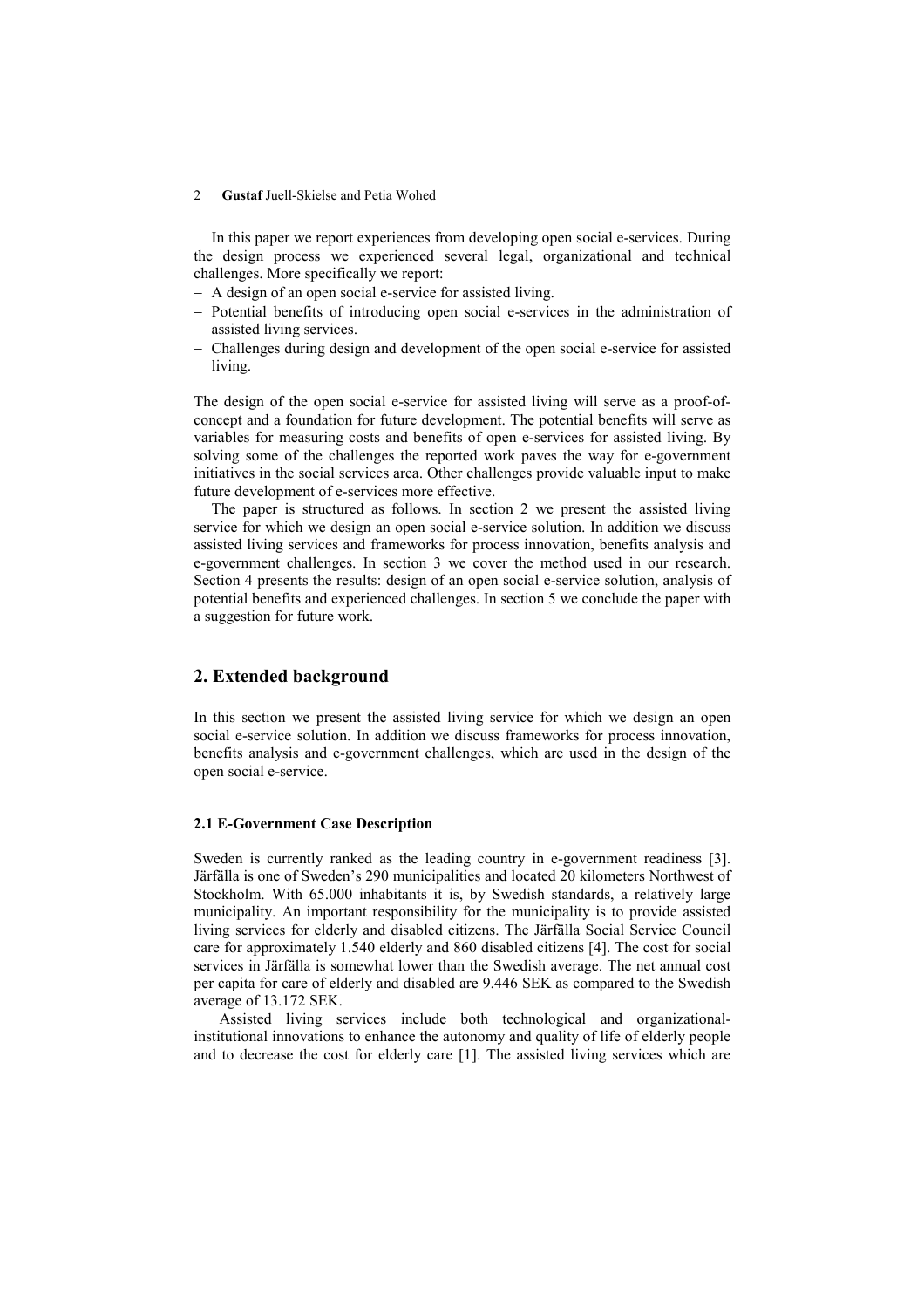subject to be offered as open social e-services in the municipality of Järfälla are emergency help telephone service, part-time successors and companions [5]. Emergency help telephones provide around the clock in-door emergency treatment assistance which means that the citizen can get in contact with care personnel in case of emergency. Part-time successors provide in-door autonomy enhancement services to relieve relatives from the responsibility of taking care of the elderly or disabled under shorter time periods. Companions provide outdoor autonomy enhancement and comfort services for people who find it hard to get to and from activities, such as hairdressing and social events.

The administrative process for providing emergency help telephone service was selected for developing an open social e-service. There were several reasons behind this decision: First, an emergency help telephone service is often the first social care service that a person applies for. Second, most of the applications for emergency help telephone services are accepted. Third, the application process for emergency help telephone services has recently been thoroughly analyzed and simplified by Järfälla municipality. Fourth, the administrative process for handling applications for emergency help telephone services could serve as a benchmark for several other services.

## **2.2 Process Innovation Techniques**

In e-government, information and communication technology is used to improve government processes. Davenport [6] identifies nine different ways in which information and communication technology can be used to improve processes. In turn, these process improvements can generate quality improvements, time reductions and economic benefits. Mansar and Reijers [7] categorize successful process redesign heuristics, such as control relocation, contact reduction, control addition, case types, exception, task elimination, task automation and integrative technology. *Control relocation* [8] is when controls are moved towards the customer. Control relocation is used to reduce back-office administration and errors. For example, control is relocated when citizens are empowered to perform their own investigation on which a formal decision on assisted living services is made. Errors can be reduced by digitally collecting application data at the source, e.g. letting citizens fill out electronic application forms. *Contact reduction* [9] is when contacts with customers and thirdparties are reduced. For example, telephone contacts confirming the receipt of applications are replaced by immediate electronic confirmations. *Control addition* is when completeness and correctness is checked at the information source [10]. It is used to reduce rework. In e-services, controls are usually included in electronic forms used to collect data. The redesign heuristic *case type*, is used to reorganize processes, e.g. when a set of tasks are broken out of a larger process and combined into a process of its own [11]. *Exception* is when handling of exceptions is isolated into separate process flows [11]. *Task elimination* is when unnecessary tasks are removed from the process. *Task automation* is when manual tasks are automated [12]. It is used to decrease execution time and cost. *Integrative technology* is when technology is used to eliminate physical constraints in a process [6].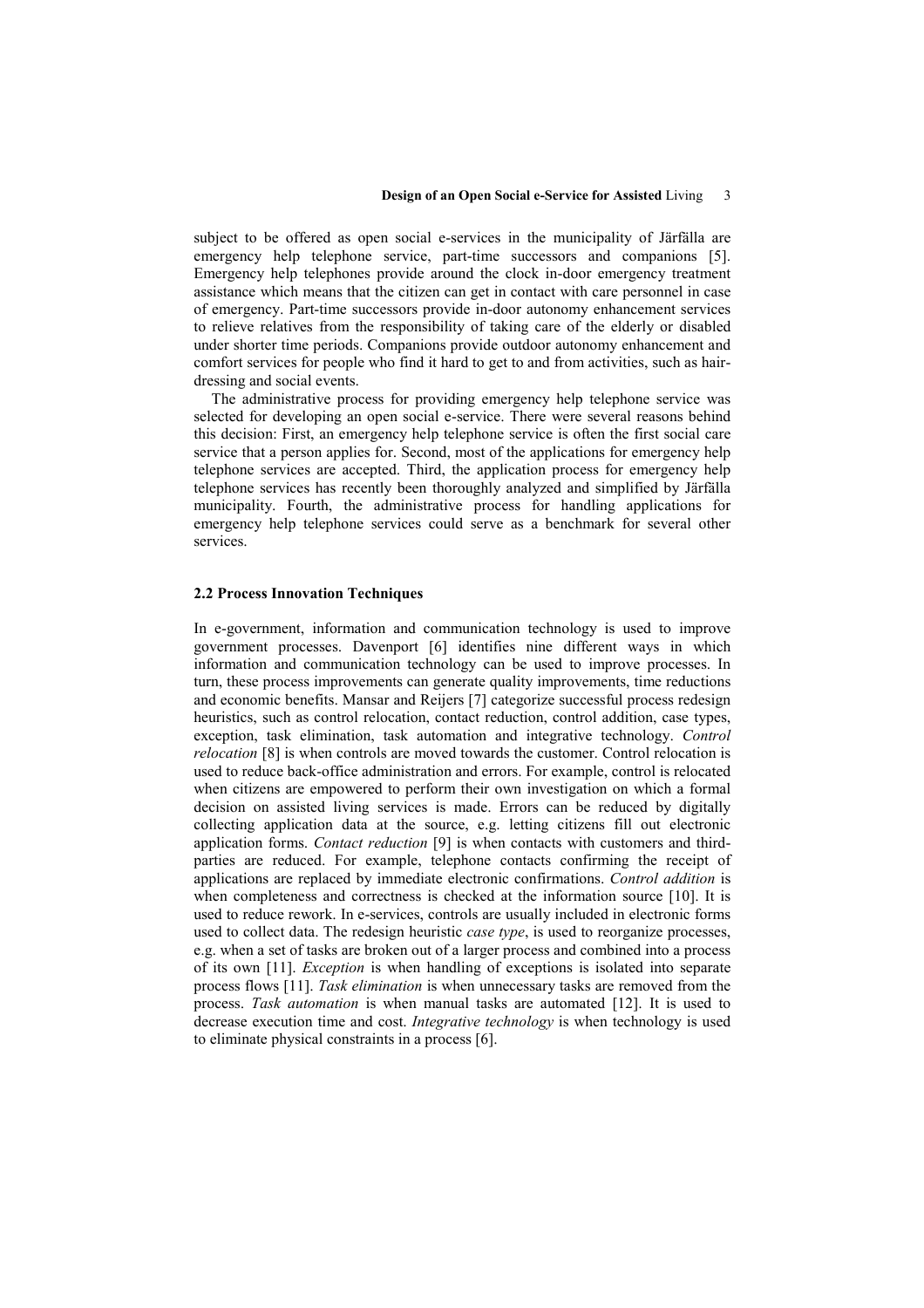#### **2.3 Benefits Analysis of e-Government Initiatives**

Benefit analyses are used to evaluate effects, potential and actual, of process improvements, e.g. enabled by investments in e-government technology. Gupta and Jana [13] suggest a combination of hard and soft methods to evaluate e-government initiatives. By doing so, multiple views and multiple skills are engaged in balancing the needs of being rigorous enough in the analysis with the needs to be flexible in order to be relevant for different stakeholders. A specific method for benefits evaluation of IT-investments and process changes is Peng [14]. Peng is widely used in both the private and the public sector. The method consists of ten steps, and ideally it involves users and managers as well as functional and technical specialists from the organization. Benefits are identified in workshops and organized in an objectives structure that depicts the relationships between benefits, process changes and IT functionality. All benefits are expressed in financial terms although the intention is not to achieve accounting precision. In order to validate the results, the benefits are classified as direct, indirect and intangible benefits. Identification of IT-costs is supported by a pre-defined list of costs and types. Finally, the net value of the benefits and costs are calculated and managers responsible for the realization of the benefits are appointed.

### **2.4 Expected Challenges**

Municipalities that introduce e-government face a number of challenges. Gil-Garcia and Pardo [15] have organized e-government challenges reported by several authors in five challenge categories: information and data quality, information technology, organizational and managerial, legal and regulatory as well as institutional and environmental. Typical data related challenges include insufficient quality of data, lack of data and inconsistencies of data. Information technology challenges are for example the incompatibility between older and newer system approaches, i.e. universal systems and component-based or service oriented systems [16]. Examples of organizational and managerial challenges include diversity of the organizations involved in e-government initiatives and conflicting goals within government organizations [3]. Legal and regulatory challenges include the need for adapting laws and regulations to new technologies, e.g. electronic identification and digital archiving. Institutional and environmental challenges include for example privacy concerns as well as policy and political pressure.

## **3. Method**

In this paper, the goal is to move control toward citizens and to simplify administration in social services, i.e. assisted living services. We use design research [17, 18, 19] to seek for new solutions based on advances in information technology. Design research is an area within the IS-field that intervenes to create alternative futures instead of studying the past to discover truth.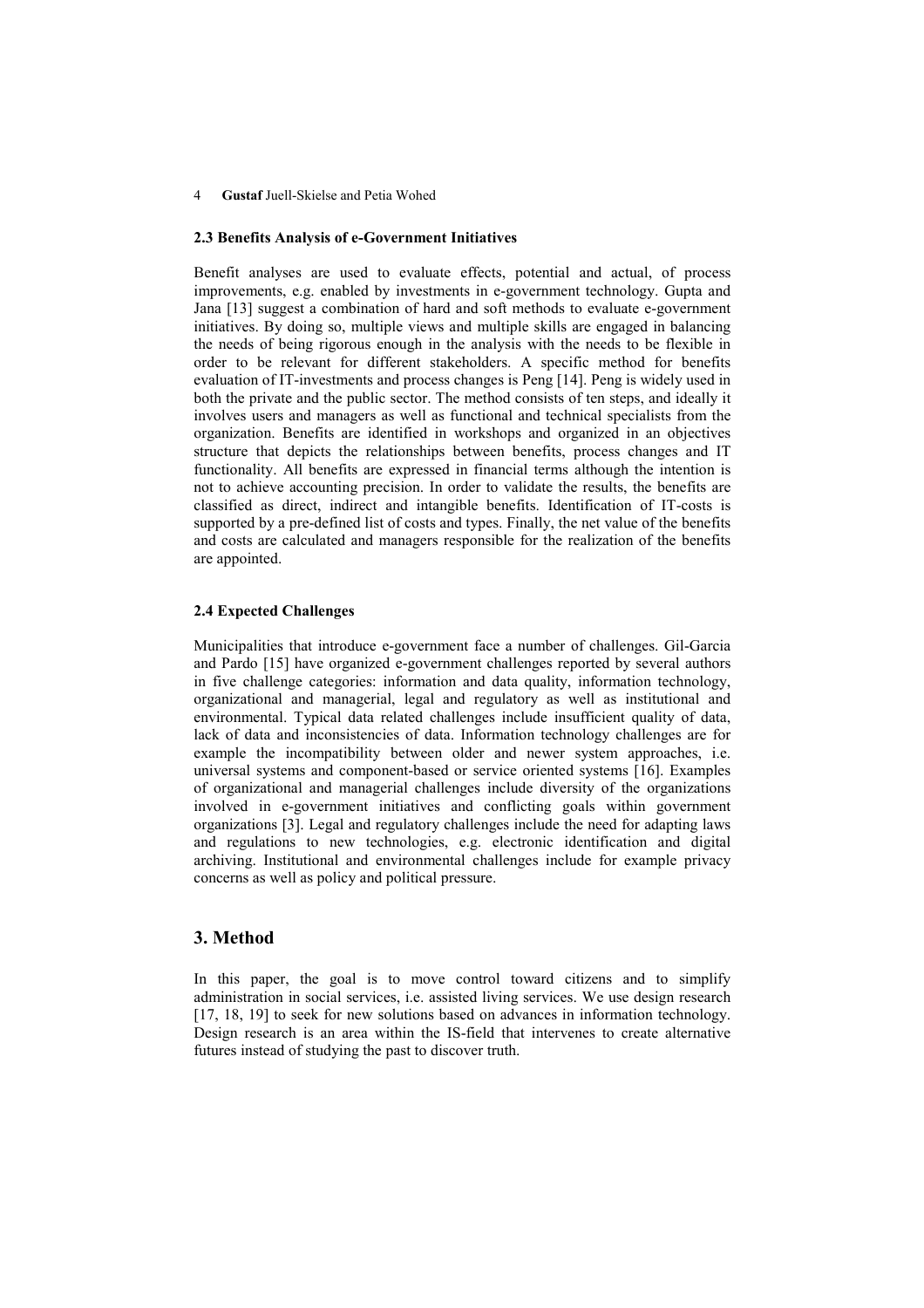We went through the following steps to develop the open social e-service. First an as-is analysis of the current process was performed. A number of workshops and indepth interviews were carried out to gather information about the existing process and related sub-processes. Representatives for all roles involved in the current process participated in the workshops, i.e. local government official (LGO), accounting assistant, emergency group (a sub-supplier), and installer (a sub-supplier to the emergency group). The discussions were steered to retrieve the different process steps, the responsible actors and the data processed at each step. The processes were documented in YAWL [20]. For the resource and data perspectives additional visualization techniques were used. YAWL was chosen because it is a powerful process modeling language with an open source supporting environment. It is based on results from the Workflow Patterns initiative (www.workflowpatterns.com) and supports a wide variety of patterns compared to other business process management systems [21, 22]. For our project, it was essential to evaluate the applicability of an open source business process management tool.

At the end of the as-is analysis a prototype in YAWL of the main process was demonstrated to the work group as a process validation means. After that a performance analysis was carried out, i.e. the execution time of the individual tasks was measured or estimated<sup>2</sup> and documented. Finally, the handling of a pilot case of the emergency telephone application was video recorded and the movie was used by the project team to validate the as-is process among the municipal executives.

The results of the as-is analysis were: (a) process models for: the emergency help telephone application and installation process and the two related processes, i.e. periodical re-investigation and prolongation of the service subscription as well as cancellation of the service; (b) a list of problems caused by limitations in or the utilization of the current IT-system identified during the analysis.

In parallel with the as-is analysis, an investigation was initiated on the legal issues related to the transformation of the service to an open social service. For this the Department of Law at the University of Lund was consulted. Three alternatives from a legal point of view were outlined and evaluated from three perspectives: processchanges, technical impact of the proposed solution and benefits. One of these alternatives was selected for implementation by Järfälla Social committee.

Based on the as-is analysis, and the results from the legal investigation a to-be process was designed together with the work group established earlier. The group was first presented with a prospective solution through a small theatrical sketch. This prospective solution was our revision of the current process so that 1) the problems identified in the as-in process were solved and 2) the benefits of e-services technology added to the process (e.g. relocation of the application registration task from a local government official to a citizen). A prototype in YAWL for the designed solution was then developed and demonstrated to the work group for validation. In parallel, work with the interface design for the e-service was carried out.

l

 $2A$  telephone call with the citizen is an example of a task for which the performance time was estimated. As the conversation time may vary significantly between different citizens an estimated average was agreed upon.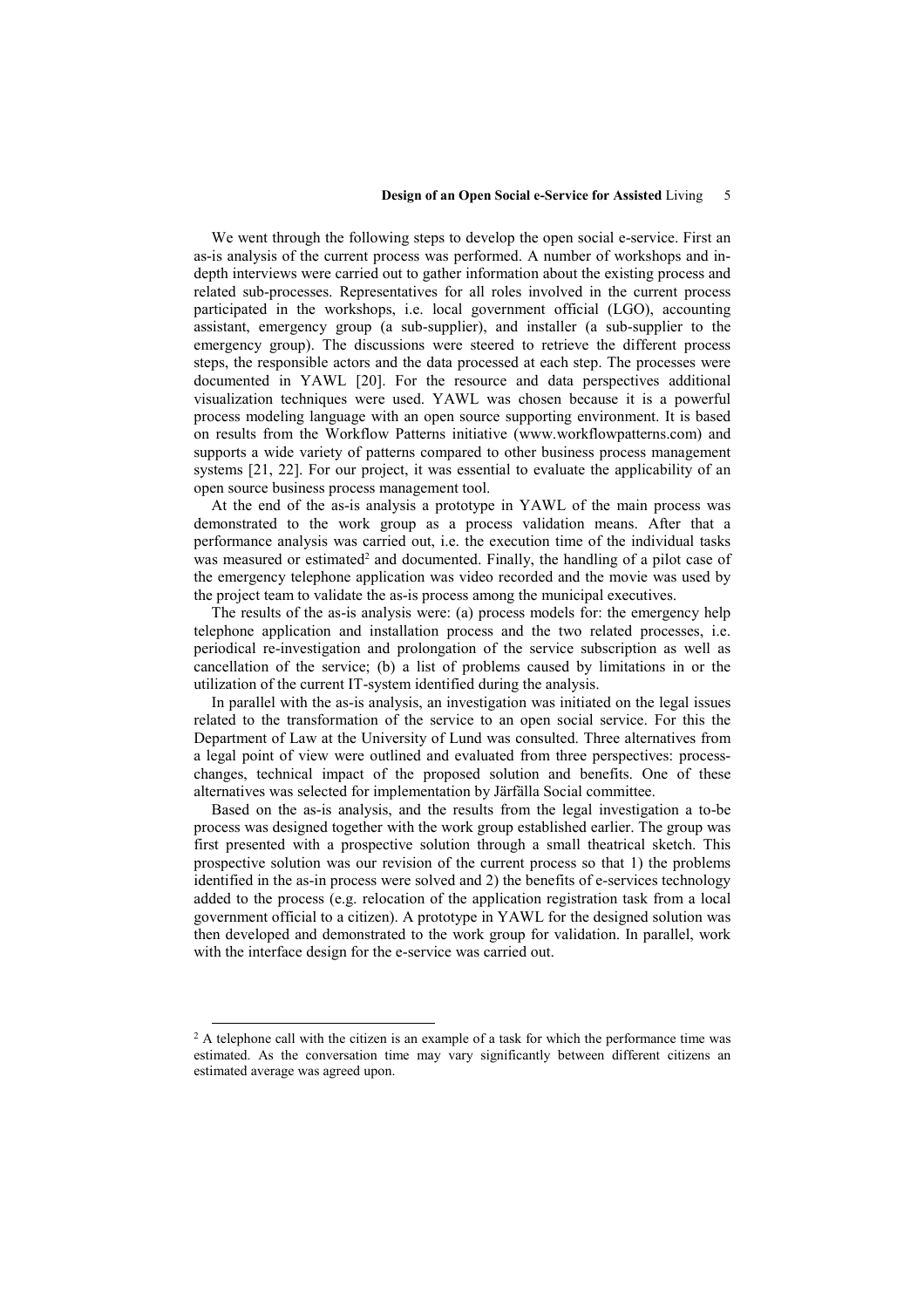## **4. Results**

The goal is to design an open social e-service for assisted living services. The objectives are to move control closer to the citizen and to reduce bureaucracy. Control can be moved closer to the citizen by the use of interactive e-services and increased transparency. Bureaucracy can be reduced by eliminating formal decisions and decreasing administrative tasks, such as manual data entry and manual case filing.

#### **4.1 Design of the Open Social e-Service**

Three different alternatives to an open social e-service were identified.

- − Open for anyone
- − Open with eligibility criteria
- − Open after general approval

Open for anyone is a fully open service with no municipal decision making where citizens pay a fee for service provisioning. Open with eligibility criteria is a service open to citizens which meet pre-defined eligibility criteria. Open after general approval is a service open to citizens who already have received a municipal approval for social services. Based on the approval, these citizens can then order a number of available assisted living services based on his or her perceived needs.

The first solution *Open for anyone* was found to be complicated from a legal standpoint. The social services act requires that decisions are made on an individual level in order to provide documentation, to provide the possibility to file legal claims against the decision and to provide a basis for communication to the individual. Further, the social service council requires formal and individual decisions in order to document information about individuals that is used for future care decisions and for providing statistics to the government. In addition, the county council has recently criticized a number of municipalities providing emergency alarms as open services without formal decisions [23]. The city council's view is that emergency alarms ultimately are care services due to the life saving actions that may be provided in case of an alarm. The second solution *Open with eligibility criteria* was legally acceptable if the decision is taken based on a number of clearly defined eligibility criteria and that the individual could be satisfactorily identified. If the citizen does not meet the eligibility criteria a manual application process should be initiated. Given these circumstances, a formal decision could be automated. In the third solution *Open after general approval* the citizen is offered a selection of living assistance services based on an initial formal decision. The citizen can then choose one or more living assistance services from this selection of services over a period of time. Järfälla Social committee decided to go for the second solution "Open with eligibility criteria".

The administrative process for the open social e-service was detailed according to the solution "Open with eligibility criteria", see Figure 1. The process starts with a citizen filling out an electronic application and submitting it to the municipality. The application form contains the citizen's personal and contact data, information of the citizen's health situation that may be of importance when providing the living assistance service, as well as data for a number of prerequisites and eligibility criteria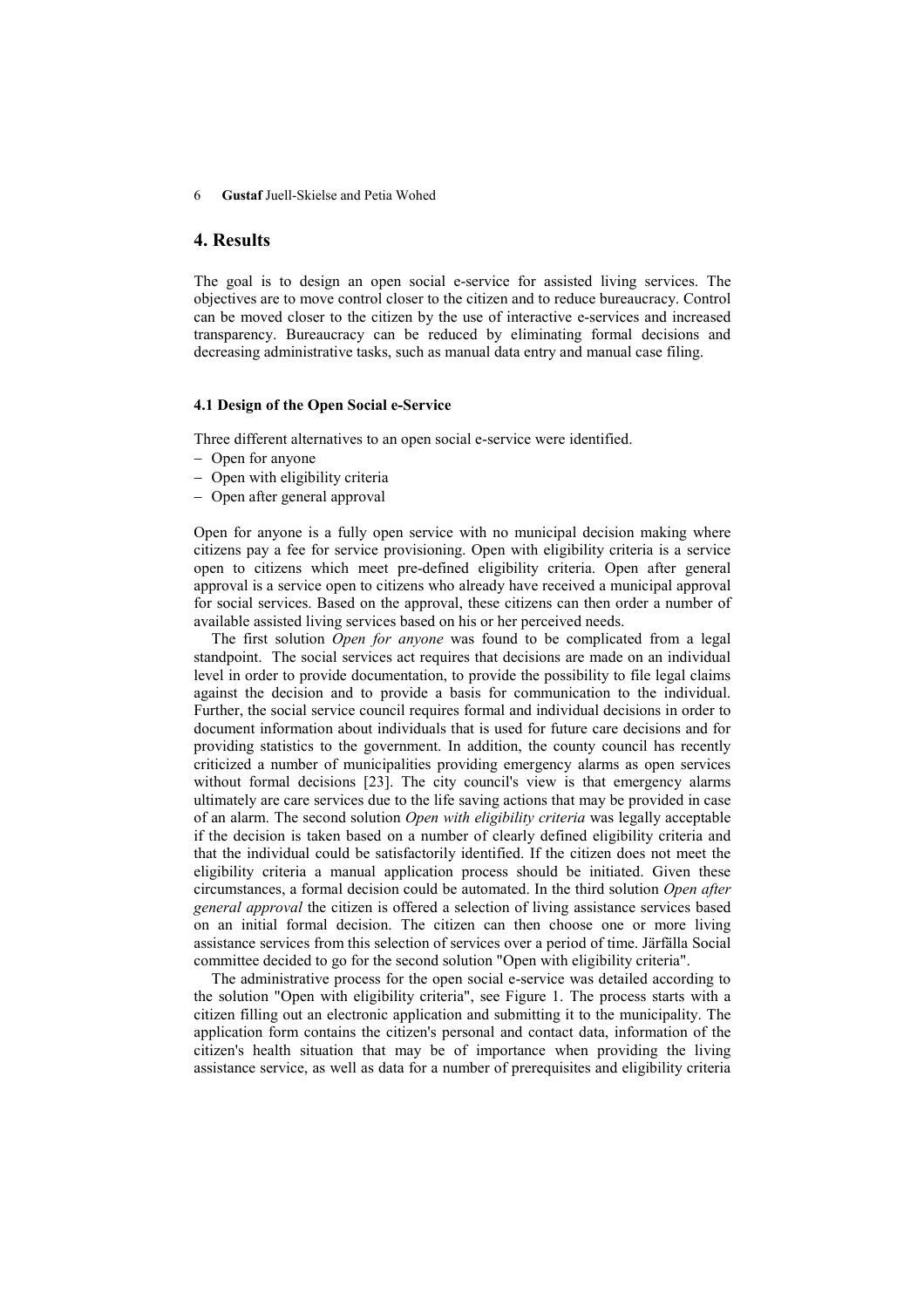defined by Järfälla Social Committee [24], see Figure 2. The prerequisites aim to make clear the necessary conditions, e.g. that the citizen is able to use the emergency help telephone equipment. In addition, there are two eligibility criteria: perceived insecurity and perceived risk of falling. A citizen is eligible for the emergency help telephone service if at least one of these criteria is met.

An individual and automated decision is made based on the input provided for the prerequisites and eligibility criteria. In case the criteria are fulfilled, the application is approved, the citizen notified, and installation organized and carried out, see Figure 1.





**Fig. 2.** Application form including prerequisites and eligibility criteria [26].

|                                         | Application for Emergency Telephone According to Social Services Act 4 kap. 1§ |                                                                            |
|-----------------------------------------|--------------------------------------------------------------------------------|----------------------------------------------------------------------------|
| Review<br>з                             |                                                                                |                                                                            |
| Prerequisites and eligibility criteria  |                                                                                | Instructions                                                               |
| Eligibility criteria                    | General prerequisites                                                          | Allmänna förutsättningar                                                   |
| I feel insecure                         | I am older than 18 years                                                       | To apply for the service you need to                                       |
| Describe how it affects your daily life | I live within the municipality                                                 | be over 18 years. You need to live in<br>the municipality. You must be     |
|                                         | I live in ordinary housing                                                     | accommodated in ordinary housing<br>and able to call for help on your own. |
|                                         | I can call for help on my own                                                  |                                                                            |
|                                         | Prerequisites for the service                                                  |                                                                            |
|                                         | I accept that an emergency telephone is<br>installed in my home                |                                                                            |
| I feel the risk of falling              | At the installation, I will hand over keys<br>to my home                       | <b>Correction Instructions</b>                                             |
| Describe how it affects your daily life | I accept to pay the monthly fee<br>determined by the municipality              |                                                                            |
|                                         | Information om din telefon                                                     |                                                                            |
|                                         | I have a fixed telephone line                                                  |                                                                            |
|                                         | Provider                                                                       |                                                                            |
|                                         | I have Internet                                                                |                                                                            |
|                                         | Provider                                                                       | Cancel<br>Previous<br>Next                                                 |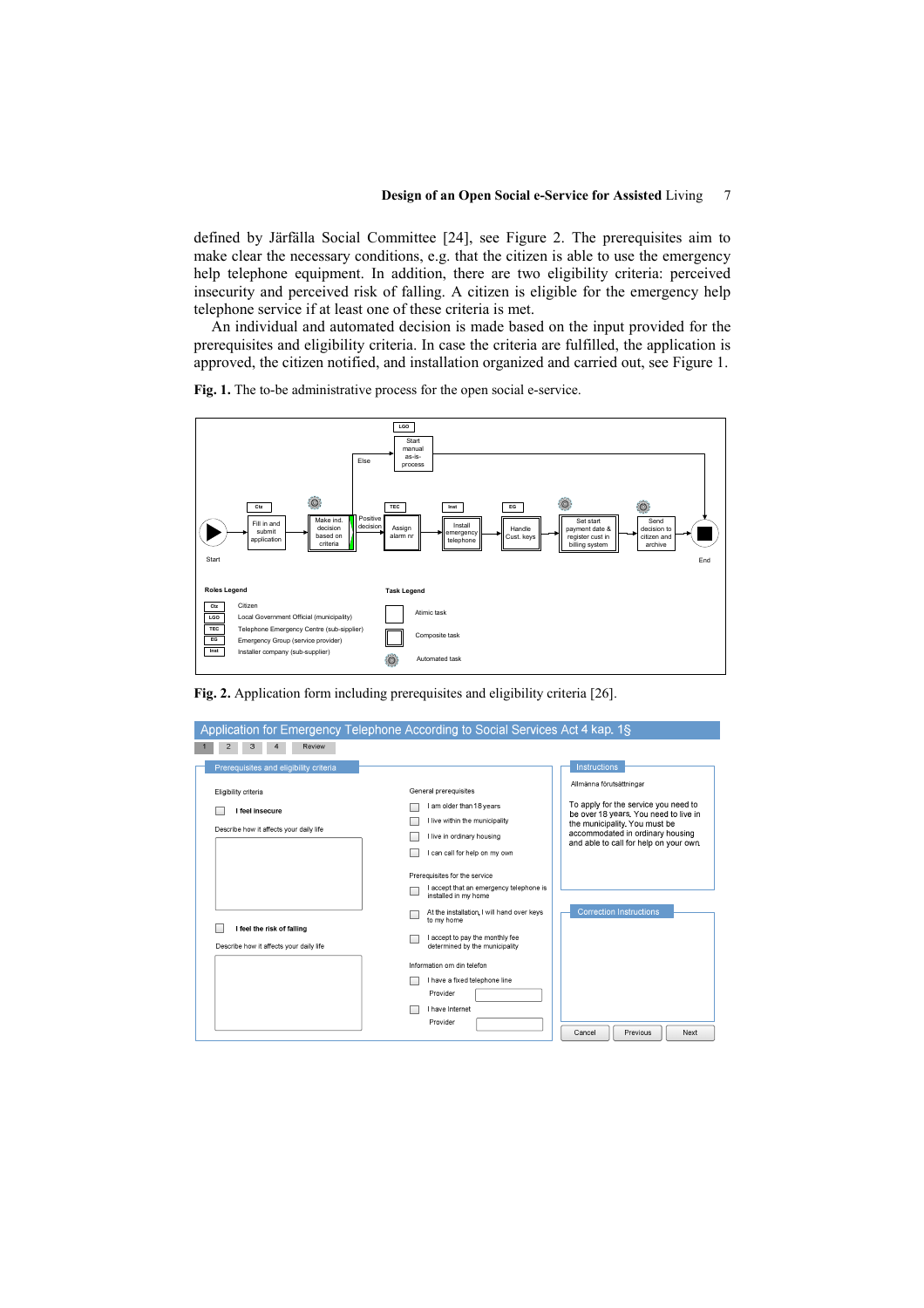First an alarm number is assigned to the citizen by the Telephone Emergency Center (TEC). TEC is a national organization providing the technical infrastructure for directing emergency calls from citizens to different emergency groups. When a citizen has received an alarm number, installation of the emergency telephone equipment can take place. Installation is organized and carried out by a third party provider, in the model referred to as Installer. During the installation, keys to the citizen's home are collected (so that help can be provided even if the citizen is not able to open the door). The keys are handed over to the Emergency Group (EG) where they are allocated to a storage space and kept in a secure way. Finally, start date for the service is derived (usually the same as the installation date), citizen added to the billing system and informed about the start of the service and payment date.

As nearly all of the applications today result in approvals, the expectation is that the process proposed in Figure 1 will be used for most of the applications in the future. However, a fundamental standpoint is that negative decisions shall never be automated. For this reason, if a citizen does not fulfill the prerequisites and eligibility criteria, the case will be handled manually.

## **4.2 Analysis of Potential Benefits and Use of Process Innovation Techniques**

The potential benefits of the administrative process for the open social e-service are expressed as a reduction in work time. The total potential benefits are estimated, using Peng (see section 2.3), to between 53 and 69 minutes per case. This is an effect of the process redesign heuristics (see section 2.2) applied to the to-be administrative process. The potential benefits and applied redesign heuristics are presented in Table 1. In the first task *Fill in and submit application* control is relocated to the citizen by letting the citizen perform her own investigation through the use of an electronic form where required information is made explicit and input data controls are added. Integrative technology is used by a workflow system supporting the administrative process from start to end. In the second task *Make individual decision based on criteria* the decision task is automated for approved cases. Approval is based on prerequisites and eligibility criteria. The case is redirected to an exception handling process if the prerequisites or eligibility criteria are not met. In the tasks 3-7, task automation and integrative technology are applied in the same fashion. In the third task *Assign alarm number* control is relocated to a third-party service supplier. In the sixth task *Set start payment date and register citizen in billing system* a service fee decision is automated and tasks related to reduction service fee applications are broken out into a separate process. In summary, the use of an e-service in combination with a workflow system will have a significant impact on the administrative process. Since a large number of tasks are relocated, eliminated or automated work organization will change.

|  |  |  | Table 1. Potential benefits and applied process redesign heuristics. |  |  |  |  |
|--|--|--|----------------------------------------------------------------------|--|--|--|--|
|--|--|--|----------------------------------------------------------------------|--|--|--|--|

| Task | To-be              | Applied process redesign     | Potential benefits     |
|------|--------------------|------------------------------|------------------------|
|      |                    | heuristics                   | (minutes of work time) |
|      | Fill in and submit | Control relocation, Control  | 17-22                  |
|      | application        | addition, Contact reduction, |                        |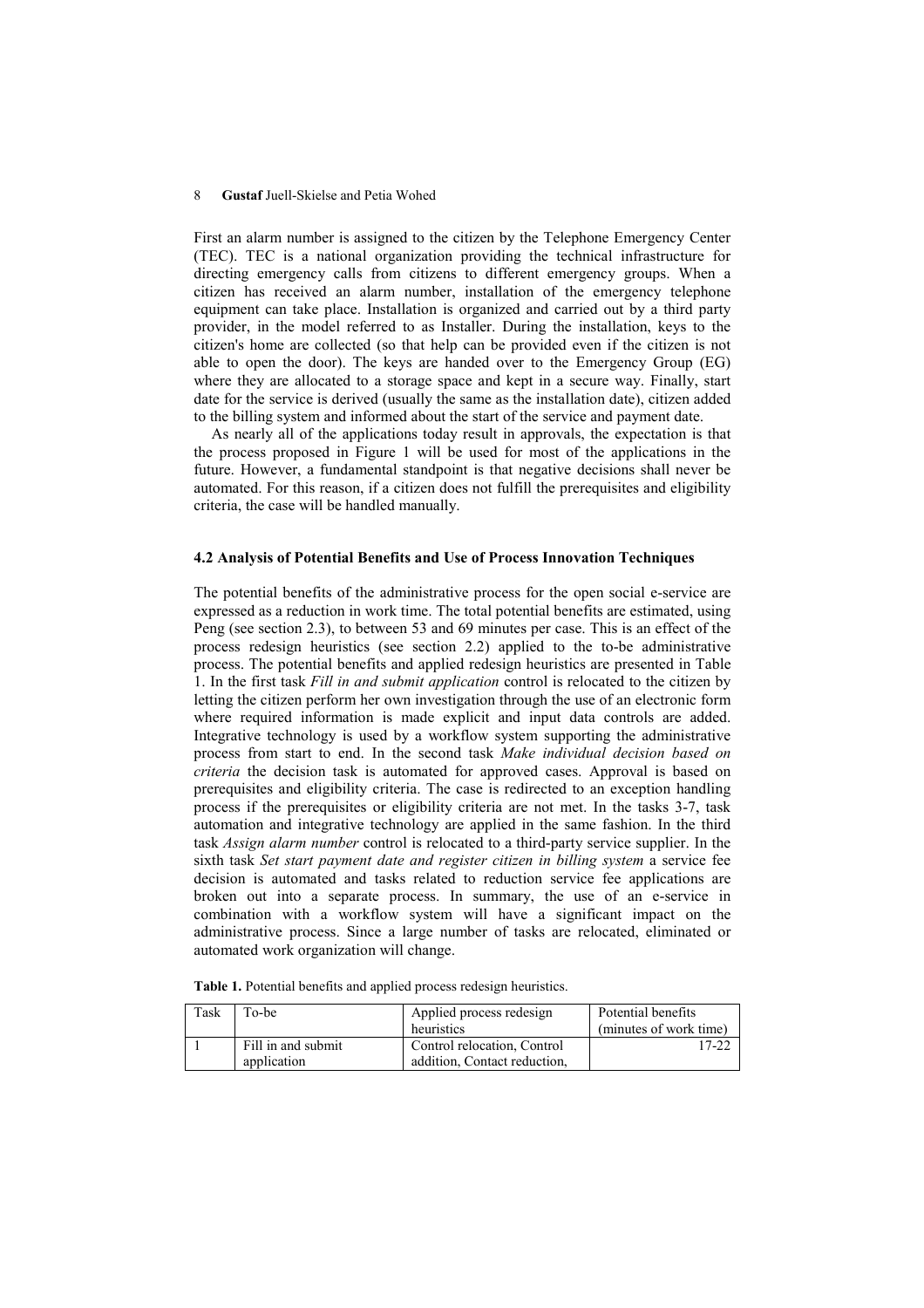|                |                            | Integrative technology        |           |
|----------------|----------------------------|-------------------------------|-----------|
|                | Make individual decision   | Integrative technology, Task  |           |
|                | based on criteria          | elimination, Task automation, |           |
|                |                            | Exception                     |           |
| 3              | Assign alarm number        | Task automation, Control      |           |
|                |                            | relocation, Integrative       |           |
|                |                            | technology                    |           |
| $\overline{4}$ | Install help telephone     | Integrative technology        | $3 - 5$   |
|                | Handle citizen keys        | Task automation, Integrative  |           |
|                |                            | technology                    |           |
| 6              | Set start payment date and | Task automation, Case type,   | $11 - 15$ |
|                | register in billing system | Integrative technology        |           |
|                | Send decision to citizen   | Task automation, Integrative  | $6 - 11$  |
|                | and archive                | technology                    |           |

#### **4.3 Experienced Challenges**

Several challenges were experienced during the design and development of the open social e-service for assisted living: conflict of interests, technological incompatibility, lock-in relationship with IT-suppliers.

**Conflict of Interests.** There are two groups of interests. On the one hand there are the director of the Social Services Committee and the local government officials. On the other hand there are the middle managers reporting to the director and responsible for managing the work of the officials.

The director and the officials see opportunities in relocating control toward citizens. This means that citizens instead of local government officials become responsible for decision making and for providing input data. The director argues that open social e-services support Järfälla's aim to become more open and transparent to citizens. The director refers to changes in other areas of social services where it has been possible to successfully remove decision making, e.g. simple home maintenance assistance for elderly citizens, such as change of light bulbs. The officials want to remove administration from their duties and through open social e-services they become no longer active in the operative process.

The middle managers are hesitant to relocate control toward citizens. They want to keep decision making since individual decisions make it possible for municipalities to collect social information about individuals. Middle managers argue that emergency help telephone services differ from simple home maintenance assistance services due to the caring nature of emergency help telephone services. It is also the city council's view that emergency help telephone services ultimately are care services due to the life saving actions that may be provided in case of an alarm [23]. In addition, the National Board of Health and Welfare requires municipalities to provide statistics about assisted living services which is simplified through the availability of individual social information.

We believe that the above conflict of interests depends on that open social eservices challenge the current way control is exercised within the Social Services Committee. Today, control and implementation of policies is to a large extent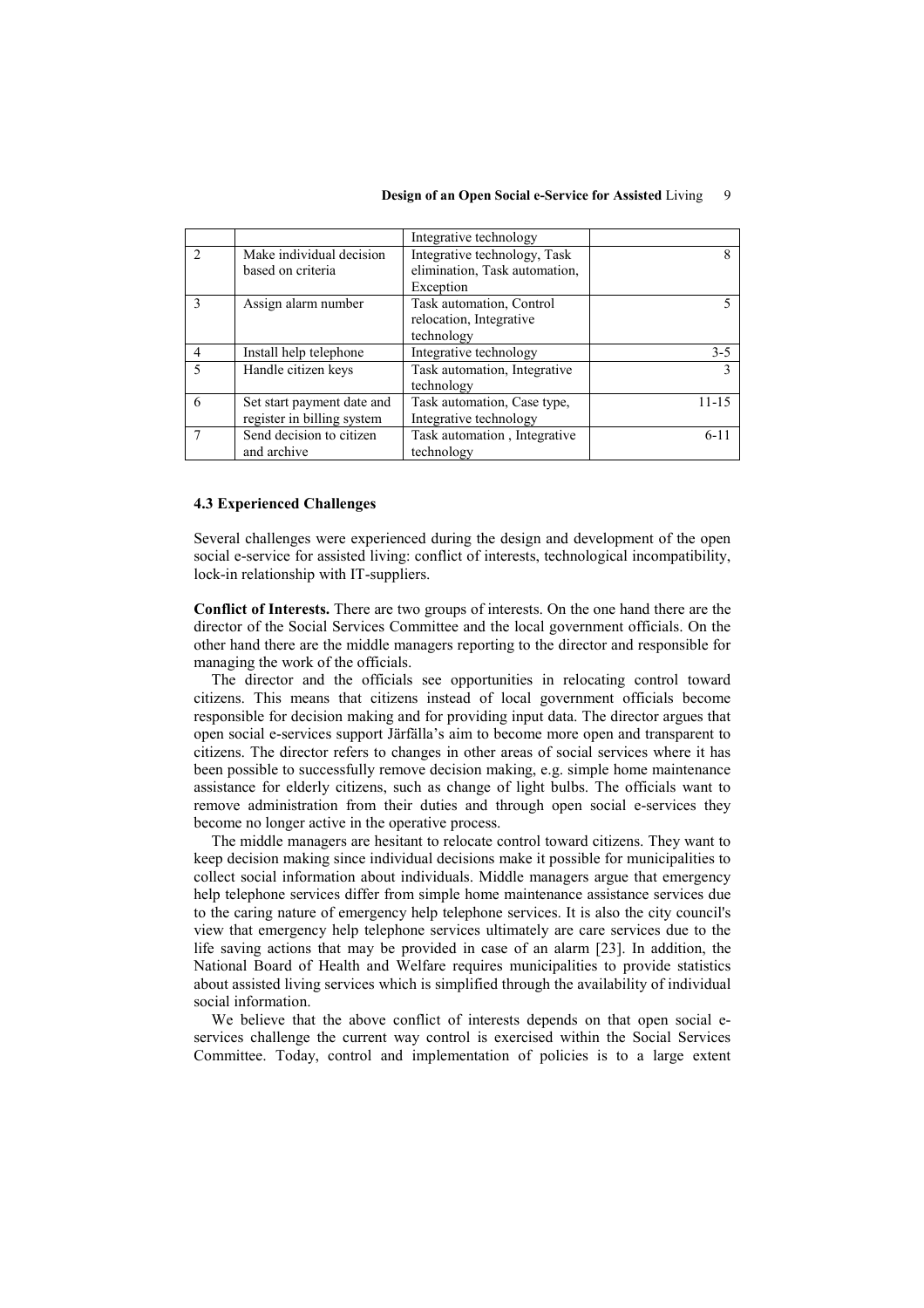exercised by local government officials. They are so called street-level bureaucrats [25, 26] that exercise a large amount of influence over how public policy is actually carried out. When local government officials are removed from the administrative process and the daily exercise of policy implementation the demands on middle management will increase.

The challenge was initially managed by conducting an in-depth analysis of the legal issues of providing different solutions to open social e-services and then to request a formal decision by the Social Services Committee on which solution to choose.

**Technological Incompatibility.** The current information system package lacks workflow capabilities. It is built on a database using forms to create, read and update information. The only means to signal hand-over between roles in the organization are changes in case status. This means that it is difficult to build on this application when integrating the administrative process further.

The challenge was managed by letting the IT-supplier conduct a pre-study of how to communicate with the e-service front-end (My Pages) and to implement changes necessary to realize the to-be process. If the criteria could be handled separately and disconnected from the web form and the decision logic in the workflow then the eservice would be more or less transparent to all application processes in most municipalities.

**Lock-in Relationship with IT-suppliers.** The current information system used by the Social Services Committee, Procapita, is built using a two-tier technical architecture: database and application. The database is owned by the municipality of Järfälla but the operations and maintenance is outsourced to the IT-supplier that owns the application Procapita. The agreement between Järfälla and the IT-supplier does not allow for other applications to create or update data. Also, it is not allowed to change the structure of the database. This has the effect that IT-related changes have to involve the IT-supplier which is costly and often time consuming. Even small changes can be very difficult to realize.

To manage this challenge, the project has tried to involve the IT-supplier in the development process. Since Procapita is an information system used by a majority of Swedish municipalities, the support for open social e-services may potentially be used by a large number of municipalities.

## **5. Epilogue**

In this paper we set forth to design an "Open Social e-Service" for assisted living services. The administrative process for the emergency help telephone in the municipality of Järfälla was analyzed and redesigned. Several best practices for process innovation were used to relocate control towards the citizen and to eliminate tasks and manual work in the current administrative process. The design was demonstrated in a YAWL-prototype. Potential benefits were analyzed from the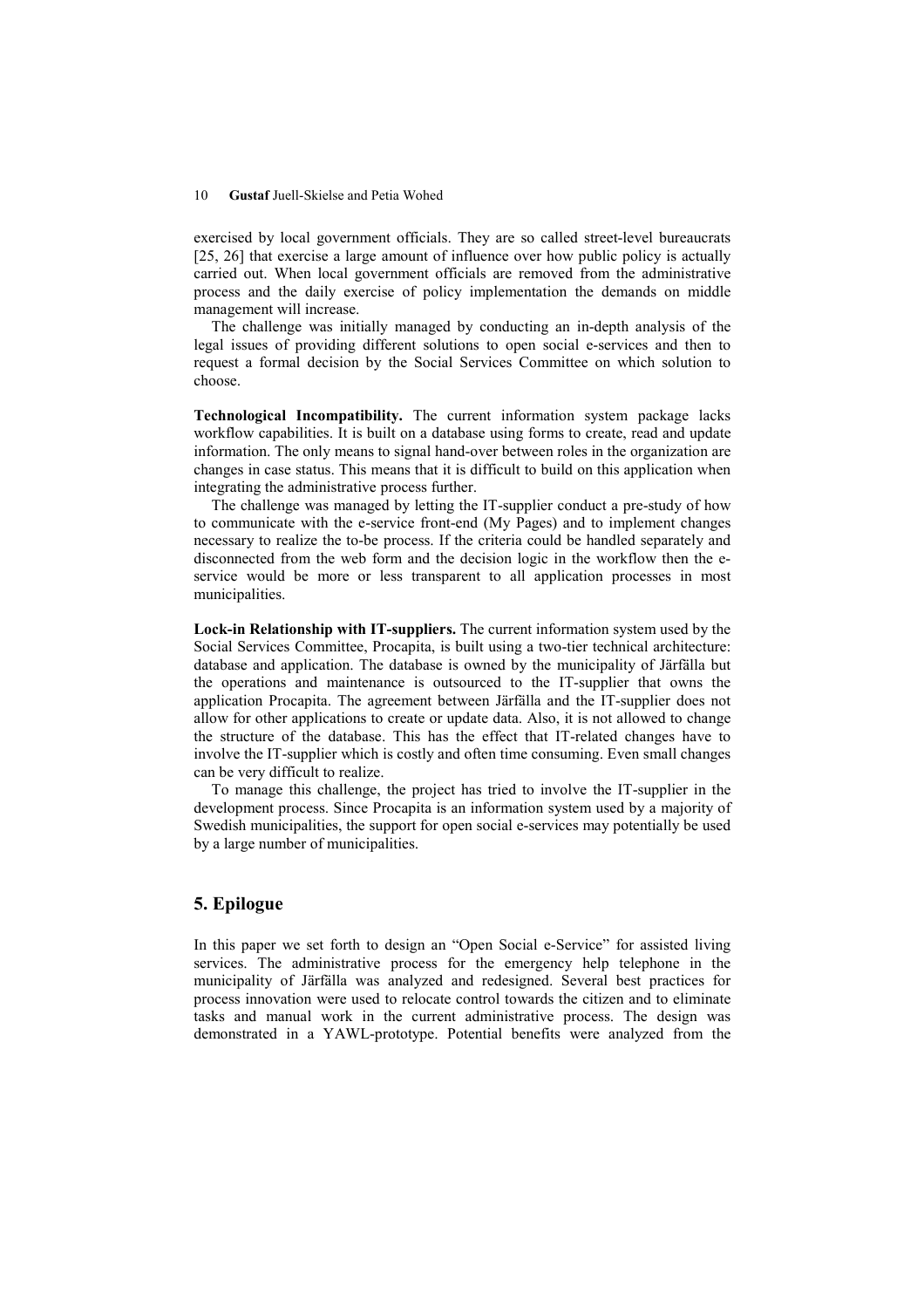perspective of the municipality and the service provider. Challenges experienced during the work were reported and analyzed.

We conclude that a major challenge with open social e-services is the transition from the current way of how control is exercised by the local government officials within the Social Services Committee to a new way of how control is shared by citizens and middle management within the Social Services Committee. We also conclude that for the open e-service to be applicable to other domains and municipalities, it is important to manage decision criteria separately. Hence, a second design iteration should consider separation of concerns [27].

The service is currently under implementation and will be evaluated through tests and analysis of actual benefits achieved. Verification, acceptance and usability tests are planned for second half of 2010. Benefit analysis are planned to be carried out in 2011 using an approach combining Peng and Value modeling [28, 29].

## **Acknowledgements**

We would like to thank the participants in the project "Open Social e-Services" in the municipality of Järfälla. We would also like to thank Prof. Titti Mattsson and Dr. Vilhelm Persson from the Department of Law at Lund University for contributing their legal expertise to the case study reported here. This study was partly funded by Vinnova, the Swedish Governmental Agency for Innovation Systems [30].

### **References**

- 1. Steg, H., Strese, H., Hull, J., and Schmidt, S.: Europe is facing a demographic challenge Ambient Assisted Living offers solutions, http://www.aal169.org/Published/Final%20Version.pdf (2005)
- 2. Hjälpmedelsinstitutet: Stora skillnader i kostnad mellan hjälpmedel och särskilt boende, http://www.hi.se/sv-se/Pressrum/Pressmeddelanden-2009/Stora-skillnader-i-kostnadmellan-hjalpmedel-och-sarskilt-boende/ (2009) (in Swedish)
- 3. United Nations, UN E-Government Survey 2008: From E-Government to Connected Governance, United Nations, New York (2008)
- 4. Järfälla Municipality, http://www.jarfalla.se
- 5. Helfrich, J.: Projektbeskrivning Öppna Sociala e-Tjänster ver.3.6., http://www.jarfalla.se/upload/Omsorg%20och%20stöd/socialtjänst/Rev\_Projektbeskr\_inov at ver $36-1$ .pdf (2008) (in Swedish)
- 6. Davenport, T. H.: Process Innovation, Reengineering Work through Information Technology. Harvard Business School Press, Boston (1993)
- 7. Mansar, S.L., Reijers, H.A.: Best practices in business process redesign: validation of a redesign framework. Computers in Industry vol. 56, nr. 5, pp. 457-471 (2005)
- 8. Klein M.: 10 principles of reengineering. Executive Excellence, vol. 12, nr. 2, p. 20 (1995)
- 9. Hammer M., Champy J.: Reengineering the corporation: a manifesto for business revolution. Harper Business Editions, New York (1993)
- 10. Poyssick G., Hannaford S.: Work1ow reengineering. Adobe Press Editions, Mountain View (1996)